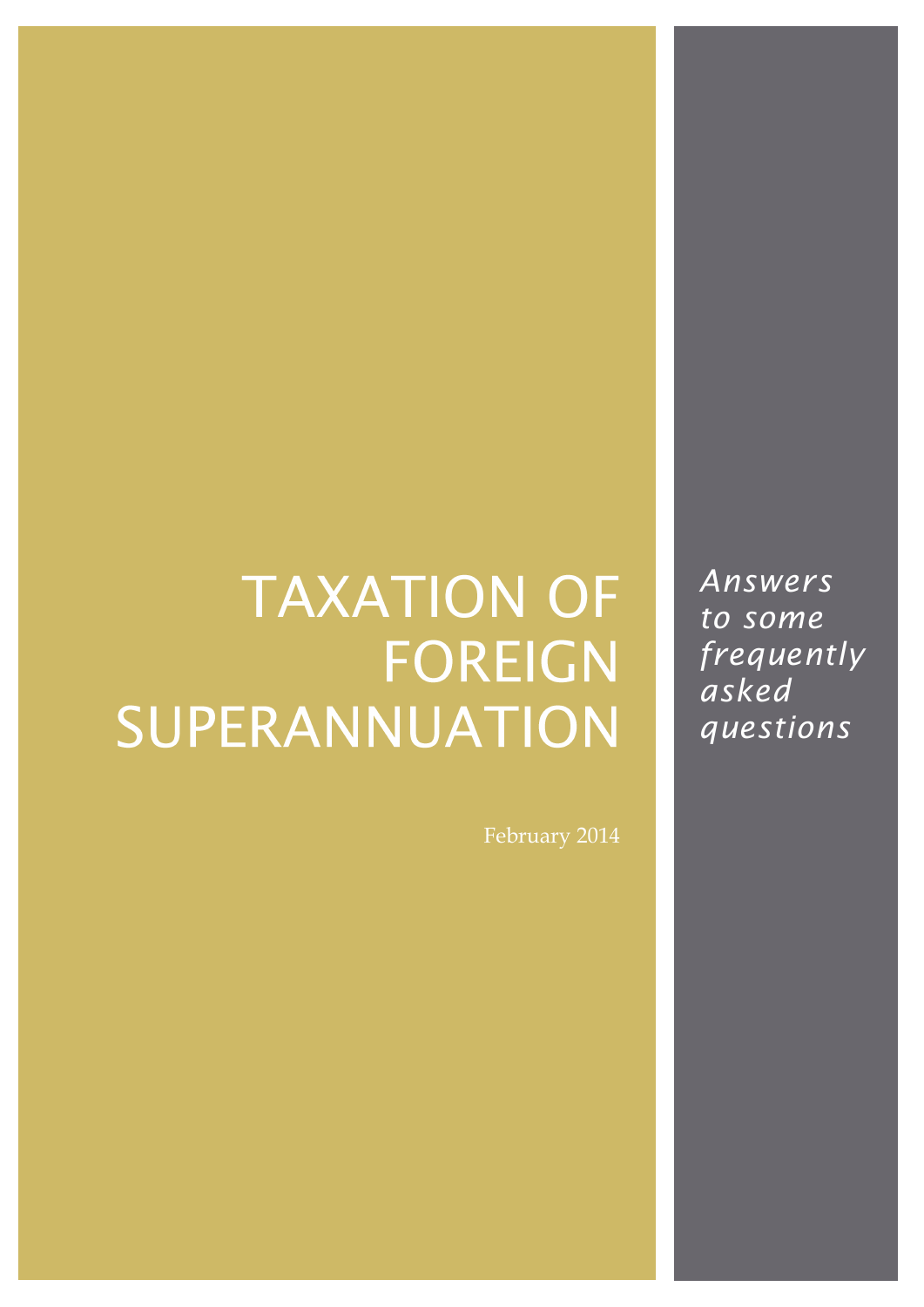### **Contents**

| Why are changes to the taxation of foreign superannuation being introduced?.2                                                                                                                                                                                |
|--------------------------------------------------------------------------------------------------------------------------------------------------------------------------------------------------------------------------------------------------------------|
|                                                                                                                                                                                                                                                              |
| I was already resident in New Zealand when I got my interest in my foreign                                                                                                                                                                                   |
| I have an interest in an Australian superannuation scheme. How is this taxed? 3                                                                                                                                                                              |
| I currently receive a pension and return it in my tax return. What do I do now? 3                                                                                                                                                                            |
|                                                                                                                                                                                                                                                              |
| Will the proposed rules tax the entire capital amount of my foreign superannuation?5                                                                                                                                                                         |
|                                                                                                                                                                                                                                                              |
|                                                                                                                                                                                                                                                              |
| I have heard about something called the "15% option". Can you tell me more about it?                                                                                                                                                                         |
| I arrived in New Zealand in 2004 and transferred my foreign superannuation in 2007.<br>I didn't think I had any tax to pay, but now I'm not sure. What do I do now?  6                                                                                       |
| I arrived in New Zealand in 2007 and transferred my foreign superannuation in 2009.<br>My accountant advised that I had no tax to pay on the transfer because I was a<br>"transitional resident". Do I suddenly have to pay tax on this now? 7               |
| I want to make a withdrawal from my foreign superannuation fund and use the "15%<br>option", but I don't know if my fund can finalise the withdrawal before 1 April 20147                                                                                    |
|                                                                                                                                                                                                                                                              |
| I migrated to New Zealand in 1995 with an interest in a foreign superannuation<br>scheme. I haven't yet received any payments from it. Now I've been told that I was<br>supposed to have paid yearly tax on it under the "foreign investment fund" rules. Is |
| I currently pay tax on my interest in a foreign superannuation fund under the FIF                                                                                                                                                                            |
|                                                                                                                                                                                                                                                              |
| What should I do when I receive a payment from my foreign superannuation scheme                                                                                                                                                                              |
| I want to transfer my fund from my foreign superannuation scheme to another foreign                                                                                                                                                                          |
| I've received a payment which has had foreign tax withheld on it. Do I still                                                                                                                                                                                 |
| Where can I find more information about the proposed changes? 11                                                                                                                                                                                             |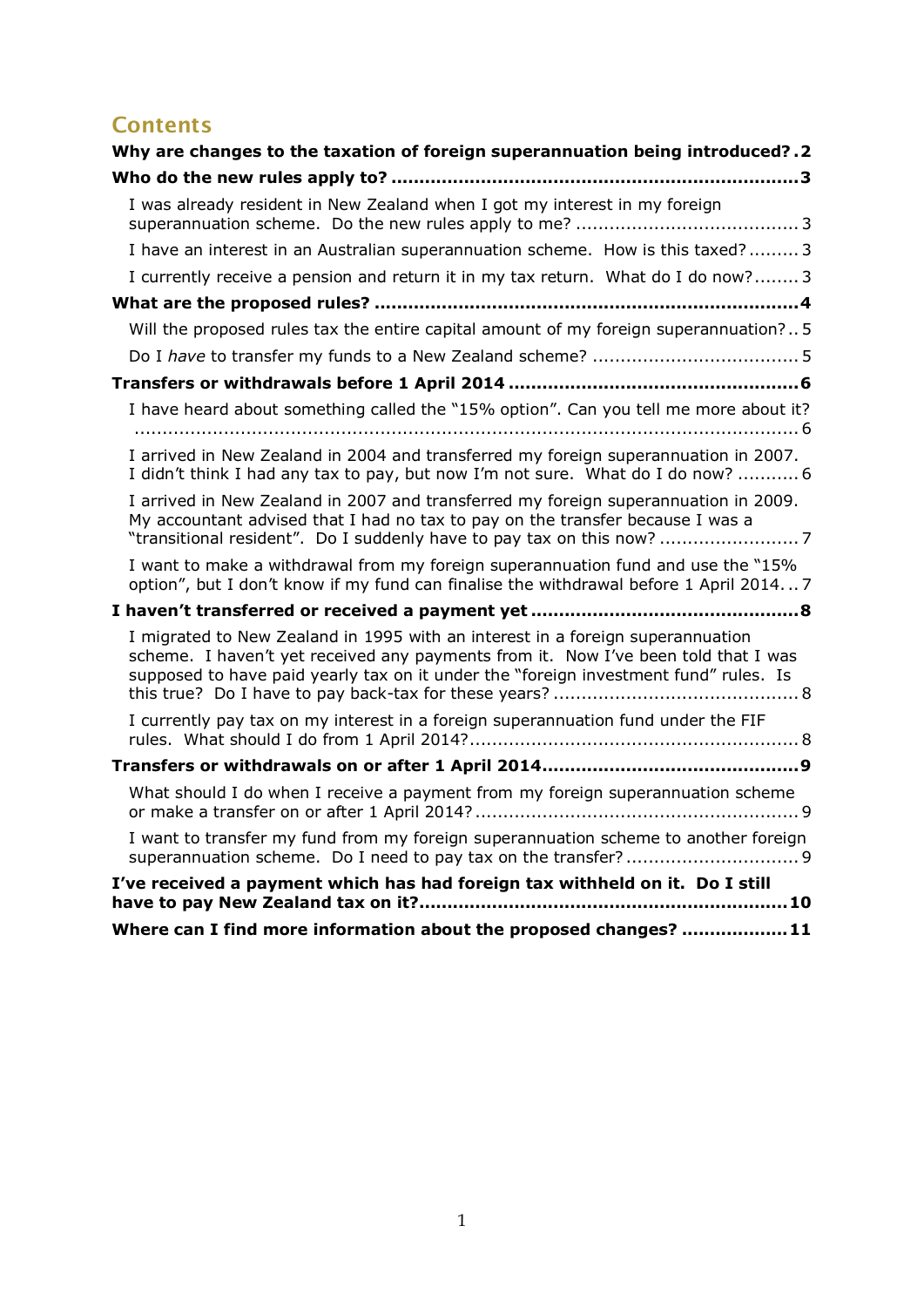## <span id="page-2-0"></span>**Why are changes to the taxation of foreign superannuation being introduced?**

Like most countries, New Zealand taxes its residents on income-earning assets that they hold in New Zealand and overseas. This includes interests in foreign superannuation schemes. A foreign superannuation scheme is a scheme created outside New Zealand to provide people with retirement benefits.

The current rules for taxing foreign superannuation can be complex and difficult to comply with, particularly when people transfer their foreign superannuation as a lump sum into a New Zealand superannuation scheme. In some cases people must pay tax on receipt under complex rules, while many others are required to pay tax on an annual basis on their foreign superannuation scheme under the "foreign investment fund" (FIF) rules, even when they have not received any money. If someone pays tax under the FIF rules, they do not pay tax on any payments they receive from the scheme.

The New Zealand Government has proposed changes to the rules for taxing foreign superannuation interests held by New Zealand tax residents to make them fairer and simpler.

The proposed rules contain a special provision to help taxpayers who haven't complied in the past to come up to speed with their tax obligations. See *"I have heard about something called the "15% option". Can you tell me more about it?"* for further information about this.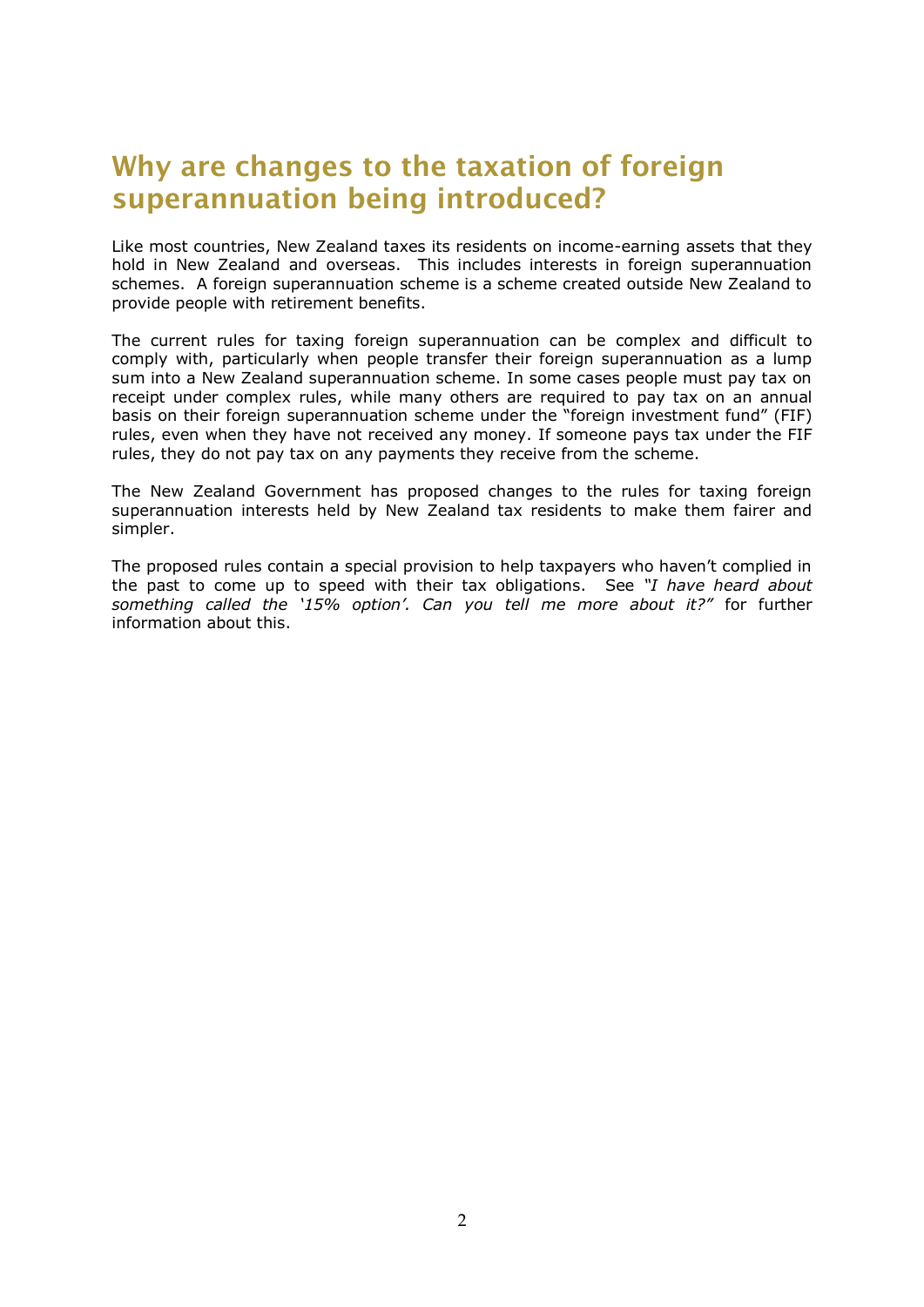## <span id="page-3-0"></span>**Who do the new rules apply to?**

The new rules will apply to New Zealand residents who have an interest in a foreign superannuation scheme that was acquired while they were non-resident. This would include new migrants and returning New Zealanders who have been overseas to work.

The new rules will not apply to interests held by New Zealand residents in Australian superannuation schemes.

The new rules will not change the longstanding existing tax rules for pensions that are paid periodically from an overseas source, which are generally taxed in full on receipt.

#### <span id="page-3-1"></span>**I was already resident in New Zealand when I got my interest in my foreign superannuation scheme. Do the new rules apply to me?**

No. The new rules only apply if you first acquired your interest in your foreign superannuation scheme while non-resident.

If you were already resident in New Zealand when you first acquired your interest in your foreign superannuation scheme, you will generally need to account for tax under the FIF rules. If the FIF rules apply to you, then you need to pay tax on your interest on an annual basis even if you do not receive any payments from your scheme. However, you will not need to pay any New Zealand tax when you do receive payments.

#### <span id="page-3-2"></span>**I have an interest in an Australian superannuation scheme. How is this taxed?**

Under existing law, lump-sum payments from Australian superannuation schemes are exempt from New Zealand tax.

Pensions from Australian superannuation schemes received by New Zealand residents are exempt from tax in New Zealand, if they would be exempt from tax in Australia if the person was resident in Australia.

You do not generally need to return income under the FIF rules in relation to your Australian superannuation scheme.

#### <span id="page-3-3"></span>**I currently receive a pension and return it in my tax return. What do I do now?**

No changes are being made to the tax treatment of pensions.

Pensions are generally periodic payments. Lump sums tend to be one-off payments. Under the current law, pensions are generally taxed in full at the person's marginal tax rate. This means that you should continue to return your pension in your income tax return.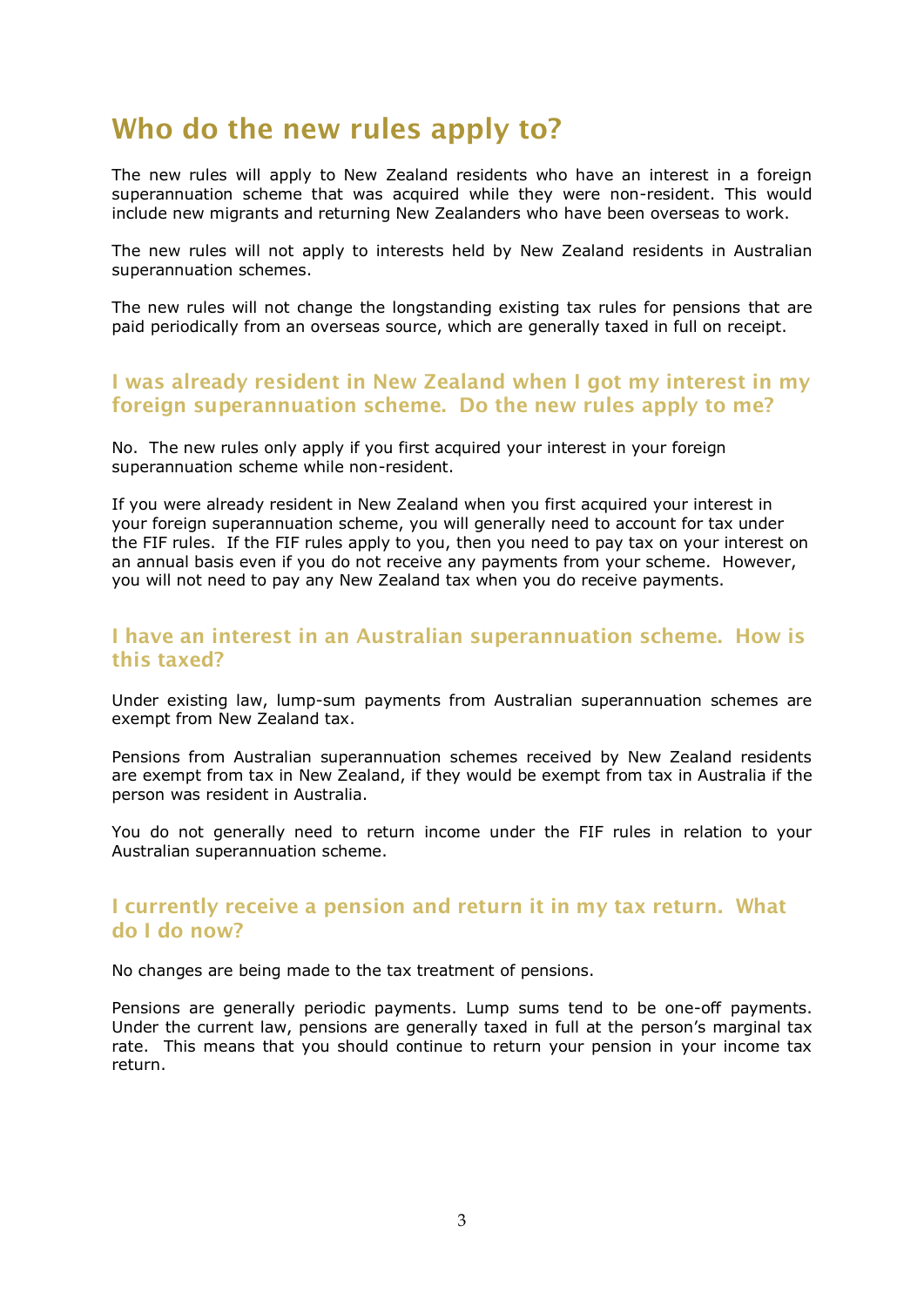## <span id="page-4-0"></span>**What are the proposed rules?**

If enacted, from 1 April 2014, people who acquired their interest in a foreign superannuation scheme while non-resident will be taxed on that interest only when they actually receive a payment from the scheme or when they transfer their interest to a New Zealand or Australian superannuation scheme. The FIF rules will not apply to their interest. This means that people will not need to do anything until the time that they transfer their scheme, or receive a pension or a lump-sum amount from their foreign superannuation scheme.

The proposed rules will be a simpler and more consistent way of taxing amounts that are received as lump sums from foreign superannuation schemes.

In addition, the proposed rules provide a four-year window during which new migrants and returning New Zealanders may receive lump-sum withdrawals and transfers with no New Zealand tax to pay. This is in line with the existing four-year exemption available to certain new migrants in relation to their foreign income.

A "lump sum" in the context of the proposed rules includes:

- a one-off withdrawal in cash:
- a transfer into a New Zealand superannuation scheme, including KiwiSaver;
- a transfer into an Australian superannuation scheme; and
- depending on the circumstances, a transfer of your interest into someone else's name.

For lump sums received on or after 1 April 2014, the proposed rules aim to tax the gains that have accrued to a person's foreign superannuation scheme while they have been living in New Zealand. From a New Zealand tax perspective, the new rules have been designed so as not to provide a tax incentive to either transfer their funds to a New Zealand scheme when they first arrive, or leave it with the foreign scheme provider.

The new rules also provide that transfers from one foreign scheme to another foreign non-Australian scheme will be exempt from tax (although transfers to an Australian scheme are taxed). If a New Zealand resident transfers from one foreign scheme to another, then eventually to a New Zealand superannuation scheme, they won't be taxed until the time of transfer into the New Zealand scheme, but the amount of tax will take into account the gains made by both foreign schemes while they were New Zealandresident.

There are two methods proposed from 1 April 2014 that allow a person to calculate the tax payable on their lump sum, both of which aim to put the person in a similar tax position to the one they would be in, had they transferred their foreign superannuation scheme to New Zealand when they first migrated:

- *The schedule method*: In most cases, the tax will be based on a graduated, percentage-based scale depending on how long a person has been living in New Zealand.
- *The formula method*: An alternative method is available for people who have a defined contribution scheme and have sufficient information to calculate the actual gains that have accrued to their scheme while they have been living in New Zealand.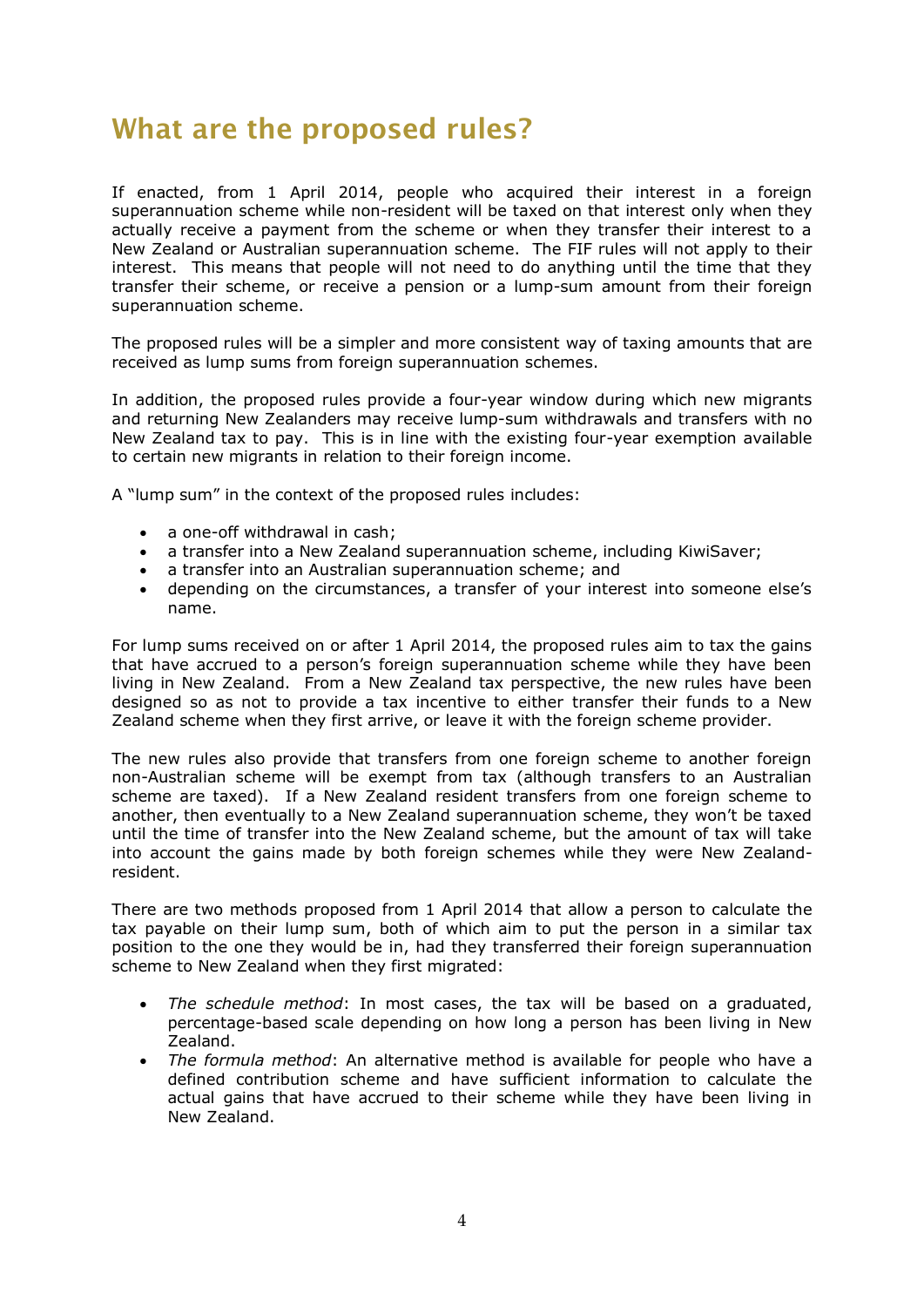There is a special provision that will help taxpayers get up to date with their tax obligations if they have not complied in the past. This option is available when a person has received a lump sum or transferred their foreign superannuation scheme to another scheme (or has applied to their foreign scheme provider to do so before 1 April 2014), and has not complied with the tax rules that apply to their scheme. They have the option of including 15% of the lump sum in their 2013–14 or 2014–15 income tax return and paying tax on that amount.

#### <span id="page-5-0"></span>**Will the proposed rules tax the entire capital amount of my foreign superannuation?**

The proposed rules will not generally tax the entire capital amount of the lump sum that is received. Rather, the rules will tax only a portion of the lump sum that is received or transferred.

The portion that will be taxed represents tax that should have been paid on the income earned while living in New Zealand. It will not tax amounts that have accrued while you were not a New Zealand resident.

#### <span id="page-5-1"></span>**Do I** *have* **to transfer my funds to a New Zealand scheme?**

No, there is no requirement to withdraw or transfer your foreign superannuation to New Zealand.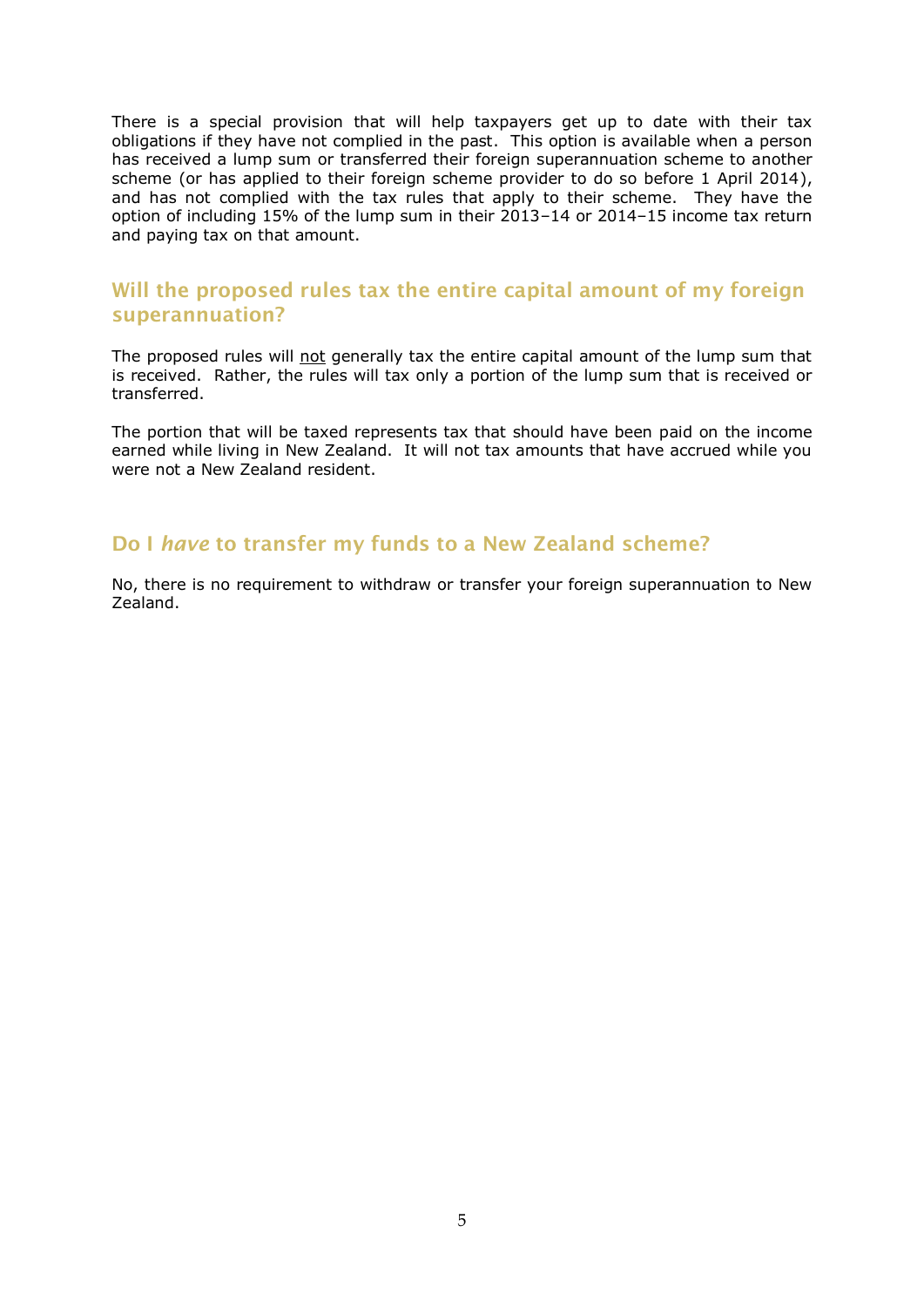## <span id="page-6-0"></span>**Transfers or withdrawals before 1 April 2014**

#### <span id="page-6-1"></span>**I have heard about something called the "15% option". Can you tell me more about it?**

The 15% option was proposed to help people who withdrew a lump sum or made a transfer from their foreign superannuation scheme and did not comply with the rules that applied at the time.

Under the proposed new rules, the 15% option will be available if you have received a lump sum from your foreign superannuation scheme or transferred your foreign superannuation scheme to another superannuation scheme (or applied to your foreign scheme provider to do so) between 1 January 2000 and 31 March 2014, *and* did not comply with the tax rules that applied at the time.

You will need to include 15% of your lump sum in your 2013–14 or 2014–15 income tax return. You will pay tax on that amount at your marginal tax rate. For example, if your marginal tax rate is 33%, you will effectively pay tax of just under 5% on the value of the transfer.

There will generally be no use-of-money interest or late payment penalties charged if you use the 15% option.

The 15% option is not compulsory. If you do not want to use it, you must calculate your tax liability under the law that existed at the time of withdrawal or transfer, but keep in mind that you might be subject to penalties and interest in relation to any overdue tax.

If you correctly complied with your tax obligations at the time (including if you correctly calculated a zero tax liability), you do not need to do anything.

#### <span id="page-6-2"></span>**I arrived in New Zealand in 2004 and transferred my foreign superannuation in 2007. I didn't think I had any tax to pay, but now I'm not sure. What do I do now?**

You have two options under the proposed rules.

You can use the "15% option" provided for in the new rules. (*See "I have heard about something called the "15% option". Can you tell me more about it?"*)

<span id="page-6-3"></span>Alternatively, you can calculate and pay tax under the tax rules that applied at the time. If you correctly calculate that you actually had no tax to pay under the rules that applied at the time, then you have no further tax to pay. If you were required to pay tax under the rules that applied at the time, you will need to pay this tax. You may also be subject to penalties and interest in relation to the overdue tax.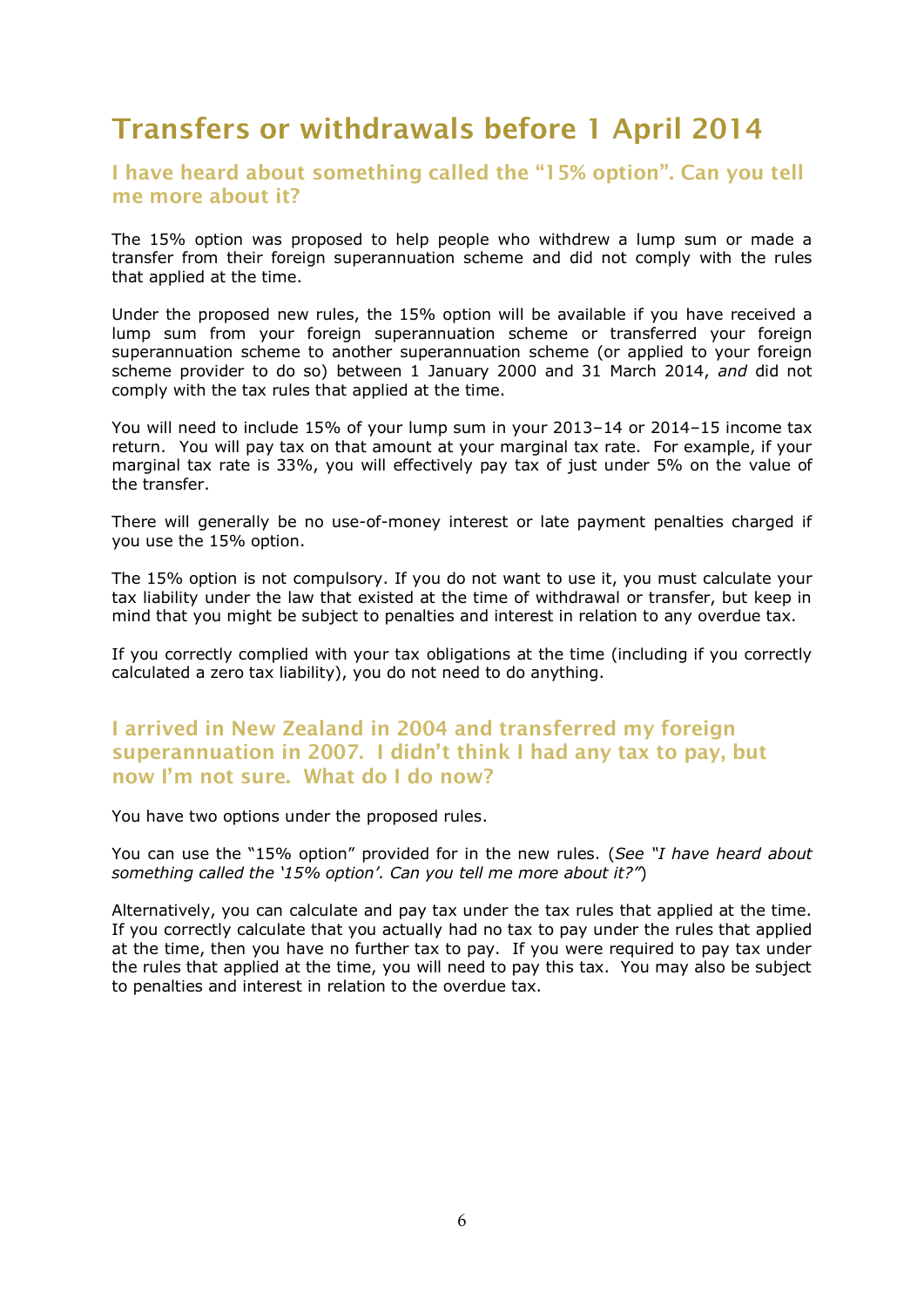#### **I arrived in New Zealand in 2007 and transferred my foreign superannuation in 2009. My accountant advised that I had no tax to pay on the transfer because I was a "transitional resident". Do I suddenly have to pay tax on this now?**

No – the new rules do not impose any further tax on past withdrawals.

You do not have to pay any tax if you correctly calculated and paid your tax at the time. This includes if you had no tax to pay because of rules that existed at the time, such as the "transitional resident rules" which provides a 4-year exemption for foreign income of people who arrived after 1 April 2006 and meet certain criteria.

#### <span id="page-7-0"></span>**I want to make a withdrawal from my foreign superannuation fund and use the "15% option", but I don't know if my fund can finalise the withdrawal before 1 April 2014.**

It is proposed that if you have applied to your foreign superannuation scheme for the release or transfer of funds by 31 March 2014 you can still use the 15% option, even if the foreign scheme has not transferred it by then.

Keep proof of your application to the foreign scheme in case it is needed.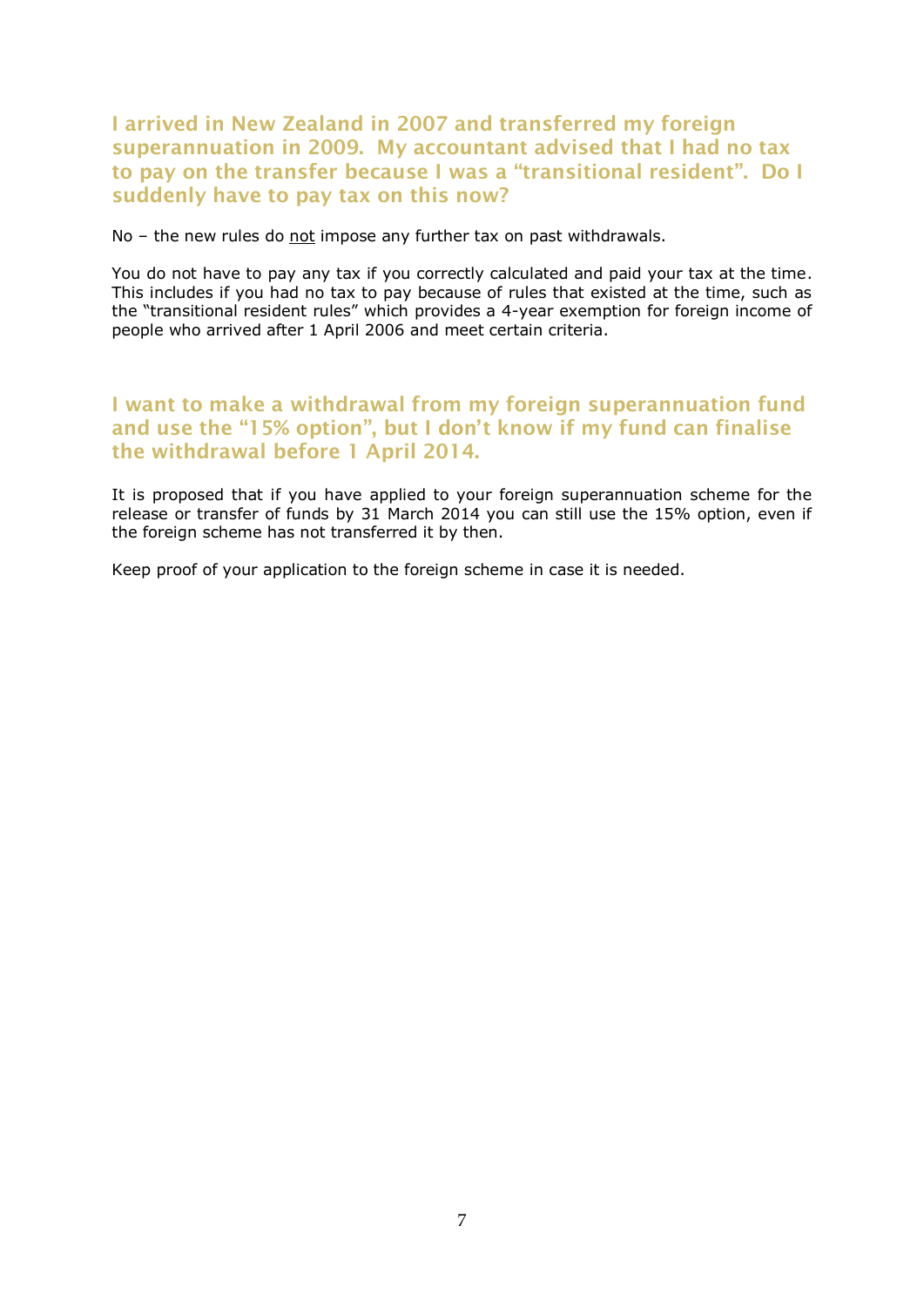## <span id="page-8-0"></span>**I haven't transferred or received a payment yet**

<span id="page-8-1"></span>**I migrated to New Zealand in 1995 with an interest in a foreign superannuation scheme. I haven't yet received any payments from it. Now I've been told that I was supposed to have paid yearly tax on it under the "foreign investment fund" rules. Is this true? Do I have to pay back-tax for these years?**

Under the current tax rules, an interest in a foreign superannuation scheme is subject to tax under the foreign investment fund (FIF) rules in many cases. If the FIF rules apply, you are required to account for tax on your interest annually (even if you don't receive any payments from the scheme). Some people were not aware of this.

Under the proposed rules, if your foreign superannuation interest was subject to the FIF rules but you did not comply and you have not received any payments from the scheme, you will not have to pay back-tax in relation to your interest.

This means that you won't need to do anything at the moment.

You will only have to pay tax when you actually receive a pension or lump-sum payment from the foreign superannuation scheme or when it is transferred to a New Zealand or Australian scheme.

#### <span id="page-8-2"></span>**I currently pay tax on my interest in a foreign superannuation fund under the FIF rules. What should I do from 1 April 2014?**

If you have filed an income tax return with FIF income or loss attributed to your foreign superannuation scheme before 20 May 2013, you can choose to continue to use the FIF rules. If you choose to continue with the FIF rules, you will need to file an income tax return including your FIF income or loss every year until you receive your final distribution. You do not need to return tax on distributions from the scheme.

If you have not filed a return of income including FIF income or loss before 20 May 2013, you will not be able to use the FIF rules after 1 April 2014. Instead you will have to calculate tax under the new rules when you receive a pension or a lump sum.

Alternatively, you will have the option to pay tax upon receipt under the proposed rules. You will not be able to get a credit for the tax that you have already paid under the FIF rules.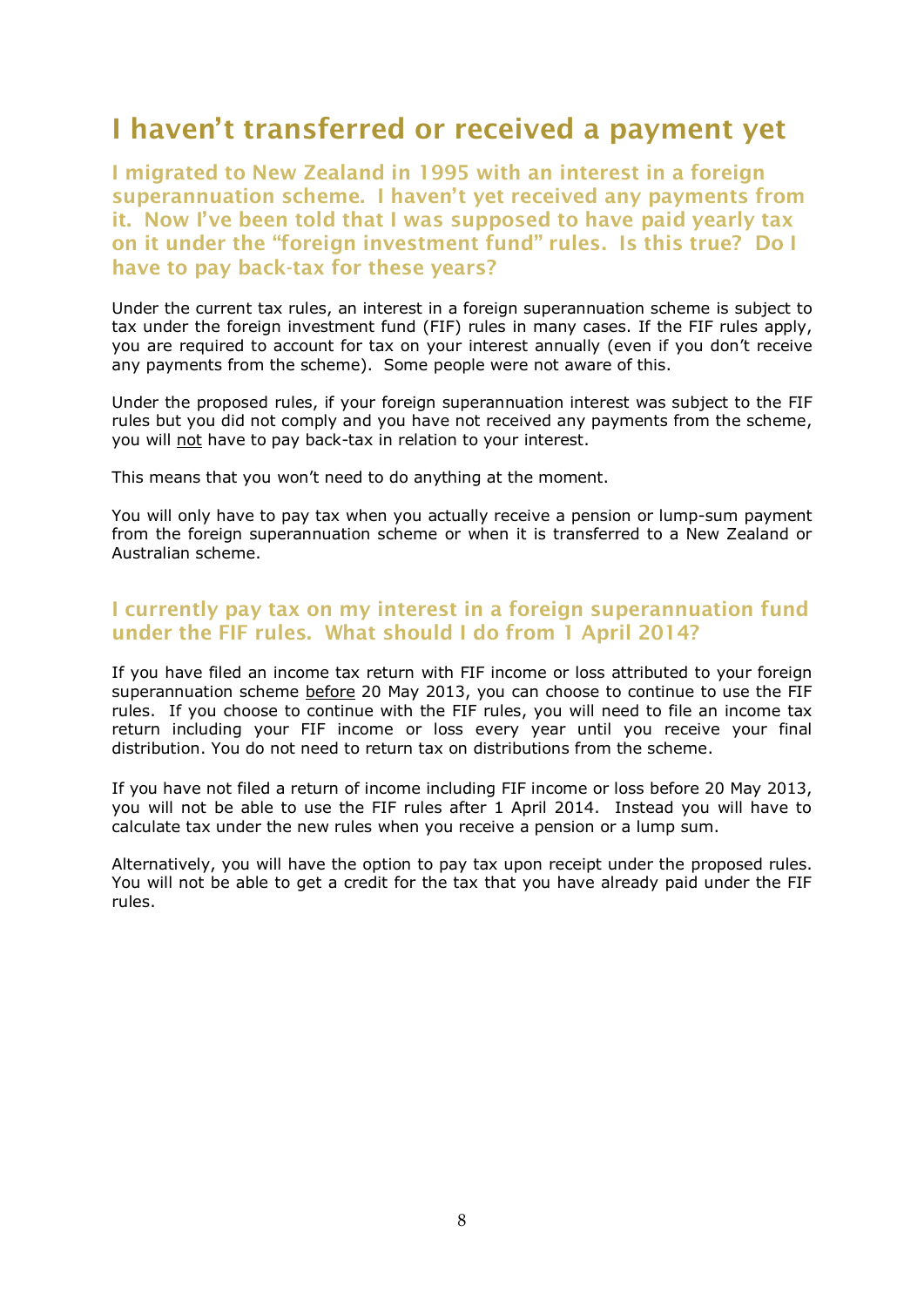## <span id="page-9-0"></span>**Transfers or withdrawals on or after 1 April 2014**

<span id="page-9-1"></span>**What should I do when I receive a payment from my foreign superannuation scheme or make a transfer on or after 1 April 2014?**

If the payment is a pension, you will generally need to include the gross amount in your tax return.

If the payment is a lump sum (or a transfer to a New Zealand or Australian superannuation scheme), you will generally need to calculate the amount of tax payable using either the *schedule method* or the *formula method*. These two methods are discussed further in *"What are the proposed rules?"*

#### <span id="page-9-2"></span>**I want to transfer my fund from my foreign superannuation scheme to another foreign superannuation scheme. Do I need to pay tax on the transfer?**

Under the proposed rules you will generally not need to pay tax on the transfer, unless the transfer is to a scheme in New Zealand or Australia.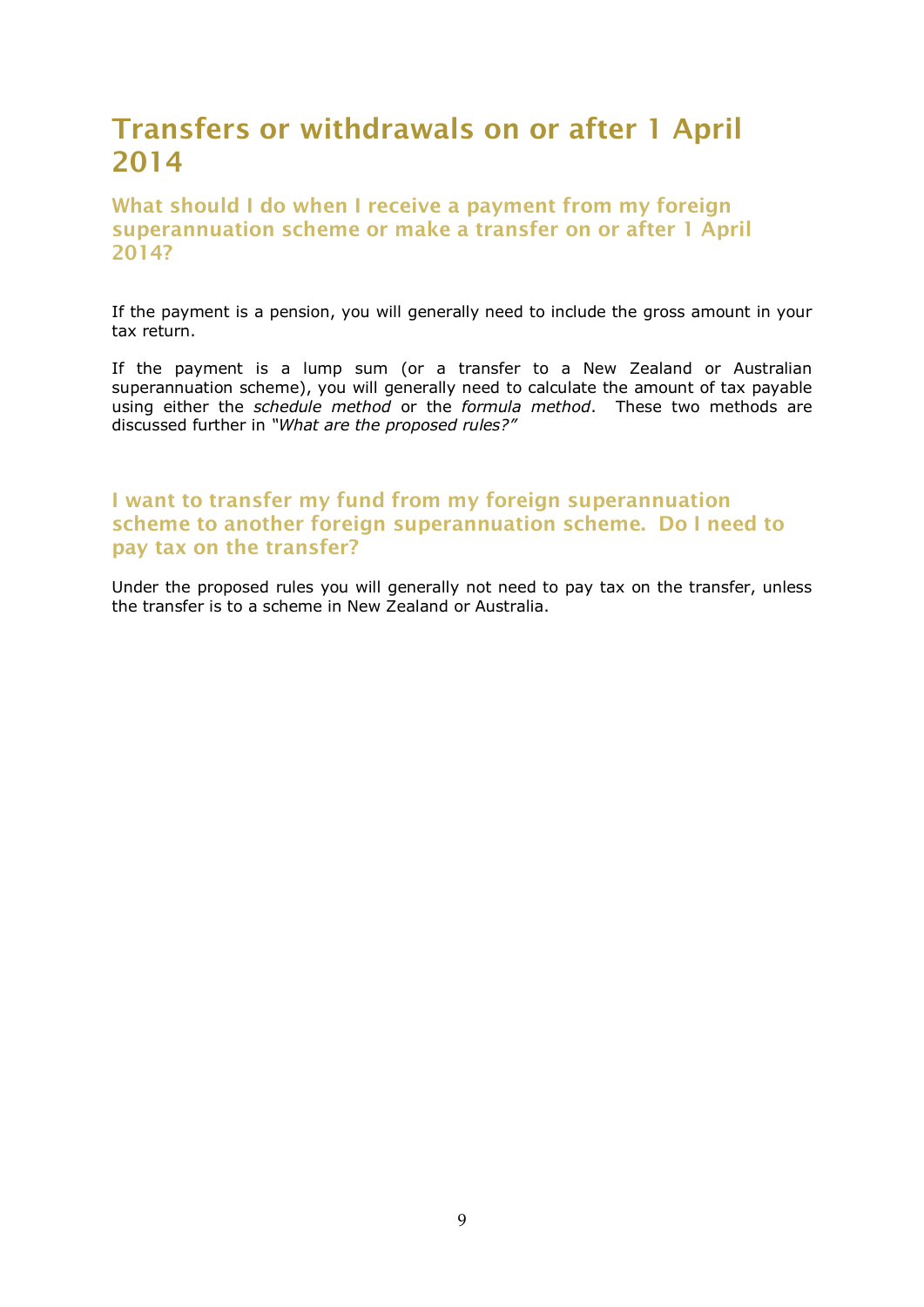## <span id="page-10-0"></span>**I've received a payment which has had foreign tax withheld on it. Do I still have to pay New Zealand tax on it?**

Under existing law, you generally need to include the gross (pre-foreign tax) payment in your New Zealand income tax return. (If you will be returning a lump sum under the schedule method or the 15% option, then you multiply the gross payment by the percentage given under the schedule method, or by 15% if you are using the 15% option).

Whether you are entitled to any relief in New Zealand for amounts paid overseas depends on whether there is a "double tax agreement" (DTA) between New Zealand and the country from which the payment is made.

DTAs are treaties between two countries that establish which country has taxing rights over certain types of income. They provide a mechanism for ensuring that income is not taxed twice.

Under almost all of New Zealand's DTAs, most pensions and other payments made in respect of retirement (such as lump sums paid from superannuation schemes) are only taxable by the country in which the person receiving the payment is resident. In most cases, the country from where the payment is made is not allowed to tax the payment. This is the way in which most DTAs provide relief from double taxation in respect of pensions.

This means that most pensions and lump sums paid from a foreign superannuation scheme to a New Zealand resident should only be taxed by New Zealand.

If this is the case and foreign tax has been withheld on the pension or lump-sum payment, you would generally be entitled to claim tax relief (for example, by seeking a tax refund) from the foreign tax authority. You should generally not claim the foreign tax as a credit in your New Zealand income tax return.

It is important to check the provisions of the DTA of the country from which the payment is made, as the provisions of each DTA can differ. In particular, the rules for pensions paid by foreign Governments can sometimes be different. All of New Zealand's DTAs can be found on Inland Revenue's [tax policy website.](http://www.taxpolicy.ird.govt.nz/)

Where there is no DTA with the other country, and if the foreign tax is of substantially the same nature as New Zealand income tax, then you can generally claim a foreign tax credit in your tax return. The tax credit claimed must not be more than the amount of New Zealand tax relating to that pension or lump sum.